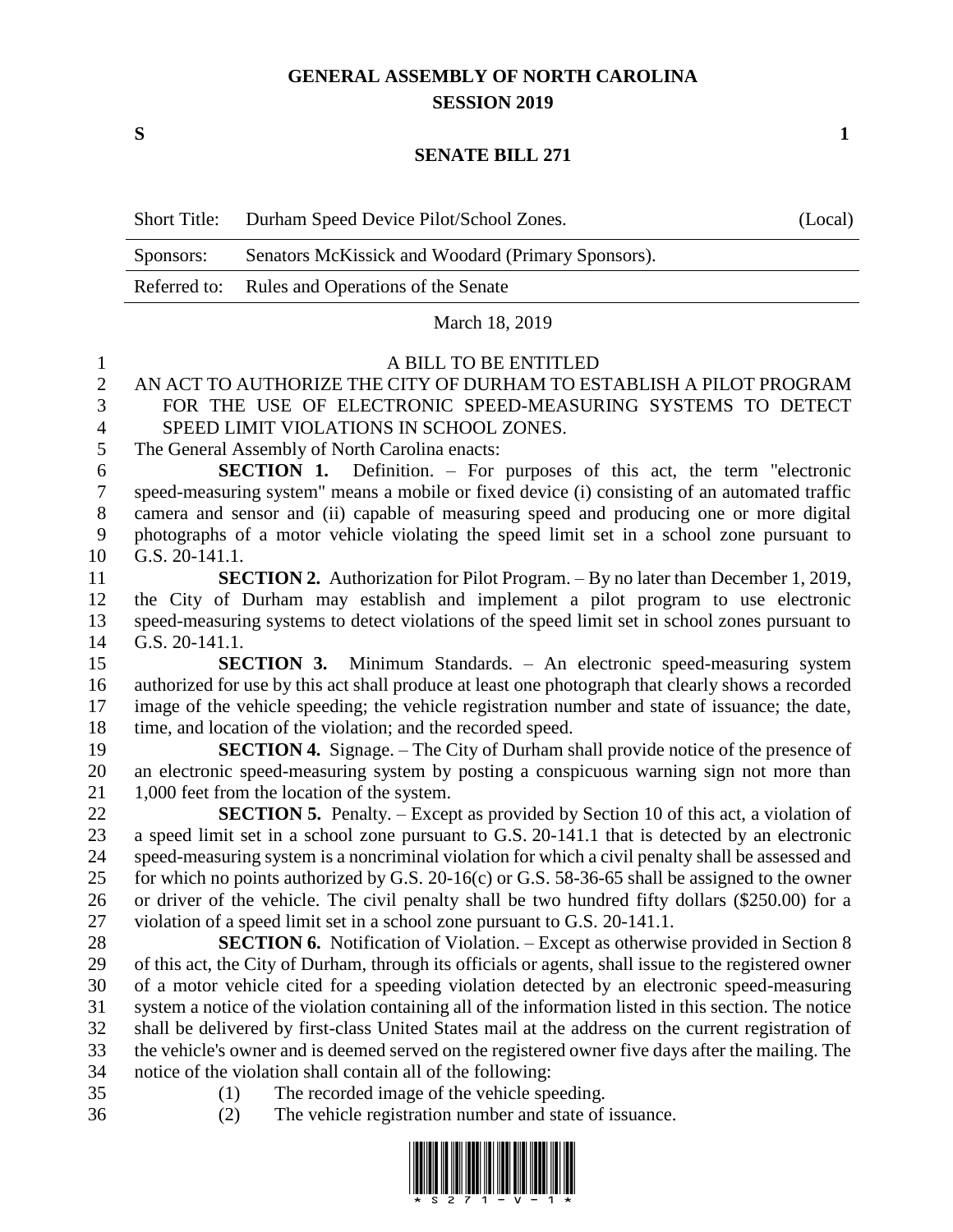|                | <b>General Assembly Of North Carolina</b><br><b>Session 2019</b>                                                                                                                                             |  |  |
|----------------|--------------------------------------------------------------------------------------------------------------------------------------------------------------------------------------------------------------|--|--|
| $\mathbf 1$    | The date, time, and location of the violation.<br>(3)                                                                                                                                                        |  |  |
| $\overline{2}$ | (4)<br>The recorded speed.                                                                                                                                                                                   |  |  |
| 3              | (5)<br>The process for paying the civil penalty or contesting the owner's                                                                                                                                    |  |  |
| $\overline{4}$ | responsibility for the violation.                                                                                                                                                                            |  |  |
| $\mathfrak s$  | SECTION 7. Liability of Owner. - The registered owner of a vehicle cited for a                                                                                                                               |  |  |
| 6              | speeding violation detected by an electronic speed-measuring system shall be responsible for any                                                                                                             |  |  |
| 7              | penalty imposed under this act unless, within 30 days of service of the notification of violation,                                                                                                           |  |  |
| 8              | the owner provides to the City of Durham a sworn affidavit containing the information listed in                                                                                                              |  |  |
| 9              | one of the subdivisions of this section. If the registered owner fails to pay the civil penalty, or                                                                                                          |  |  |
| 10             | fails to respond to the notice, within 30 days of service of the notification of violation, the owner                                                                                                        |  |  |
| 11             | waives the right to contest responsibility for the violation and is subject to an additional civil                                                                                                           |  |  |
| 12             | penalty of one hundred twenty-five dollars (\$125.00).                                                                                                                                                       |  |  |
| 13             | The sworn affidavit shall contain one of the following:                                                                                                                                                      |  |  |
| 14             | The name and address of the person who had actual physical control of the<br>(1)                                                                                                                             |  |  |
| 15             | vehicle at the time of the violation.                                                                                                                                                                        |  |  |
| 16             | A statement that at the time of the violation the vehicle was under the control<br>(2)                                                                                                                       |  |  |
| 17             | of a person unknown to the owner without the owner's permission. A                                                                                                                                           |  |  |
| 18             | statement provided under this subdivision shall be accompanied by                                                                                                                                            |  |  |
| 19             | documentation verifying that the owner reported to appropriate law                                                                                                                                           |  |  |
| 20             | enforcement officials the theft or other loss of the vehicle not later than 48                                                                                                                               |  |  |
| 21             | hours after the time of the violation.                                                                                                                                                                       |  |  |
| 22             | <b>SECTION 8.</b> Liability of Actual Operator. - If a registered owner provides an                                                                                                                          |  |  |
| 23             | affidavit containing the information set forth in subdivision (1) of Section 7 of this act, the person                                                                                                       |  |  |
| 24             | identified in the affidavit may be issued a citation complying with the requirements of Section 6                                                                                                            |  |  |
| 25<br>26       | of this act and, if a citation is issued, shall be responsible for any penalty imposed under this act,<br>including the additional civil penalty of one hundred twenty-five dollars (\$125.00) if the person |  |  |
| 27             | fails to pay the civil penalty or respond to the notice within 30 days of service of the notification                                                                                                        |  |  |
| 28             | of violation. If issued, the citation shall be sent to the address provided in the affidavit.                                                                                                                |  |  |
| 29             | <b>SECTION 9.</b> Use as Evidence in Criminal Proceeding. – Any photographs recorded                                                                                                                         |  |  |
| 30             | by an electronic speed-measuring system that capture a speeding violation in a school zone shall                                                                                                             |  |  |
| 31             | also be provided to the investigating law enforcement agency for use as evidence in any                                                                                                                      |  |  |
| 32             | proceeding alleging a violation of G.S. 20-141.1.                                                                                                                                                            |  |  |
| 33             | SECTION 10. Notification of Criminal Charges. - If a law enforcement officer cites,                                                                                                                          |  |  |
| 34             | pursuant to G.S. 15A-302, or arrests, pursuant to G.S. 15A-401, an owner or operator of a vehicle                                                                                                            |  |  |
| 35             | in an area where an electronic speed-measuring system is in use for detecting violations of a                                                                                                                |  |  |
| 36             | speed limit set pursuant to G.S. 20-141.1, then the officer shall notify the City of Durham within                                                                                                           |  |  |
| 37             | 48 hours of the citation or arrest. Upon notification, the City of Durham shall not issue a notice                                                                                                           |  |  |
| 38             | of violation pursuant to Section 6 of this act. If it is determined that a notice of violation was                                                                                                           |  |  |
| 39             | issued in error after proper notification, no penalty may be imposed under this act, and any                                                                                                                 |  |  |
| 40             | penalty already paid pursuant to the notice of violation shall be refunded.                                                                                                                                  |  |  |
| 41             | <b>SECTION 11.</b> Administrative Hearings. – The City of Durham shall establish an                                                                                                                          |  |  |
| 42             | administrative nonjudicial hearing process to review challenges to penalties assessed under this                                                                                                             |  |  |
| 43             | act. The hearing shall provide a full opportunity for the person charged with the violation, if that                                                                                                         |  |  |
| 44             | person so requests, to present evidence and contest the violation.                                                                                                                                           |  |  |
| 45             | <b>SECTION 12.</b> Appeal. $- A$ person dissatisfied with the decision of the City of                                                                                                                        |  |  |
| 46             | Durham under Section 11 of this act may appeal the decision to the district court of the county                                                                                                              |  |  |
| 47             | in which the violation occurred by filing a notice of the appeal with the clerk of superior court in                                                                                                         |  |  |
| 48             | the county where the violation occurred within 30 days of notification of a final decision by the                                                                                                            |  |  |
| 49             | City of Durham. An appeal under this section is for a trial de novo before the district court. An                                                                                                            |  |  |
| 50<br>51       | appeal under this section is a civil action but may be heard in either a civil or criminal session of<br>court. An appeal of the district court's determination shall be to the Court of Appeals.            |  |  |
|                |                                                                                                                                                                                                              |  |  |